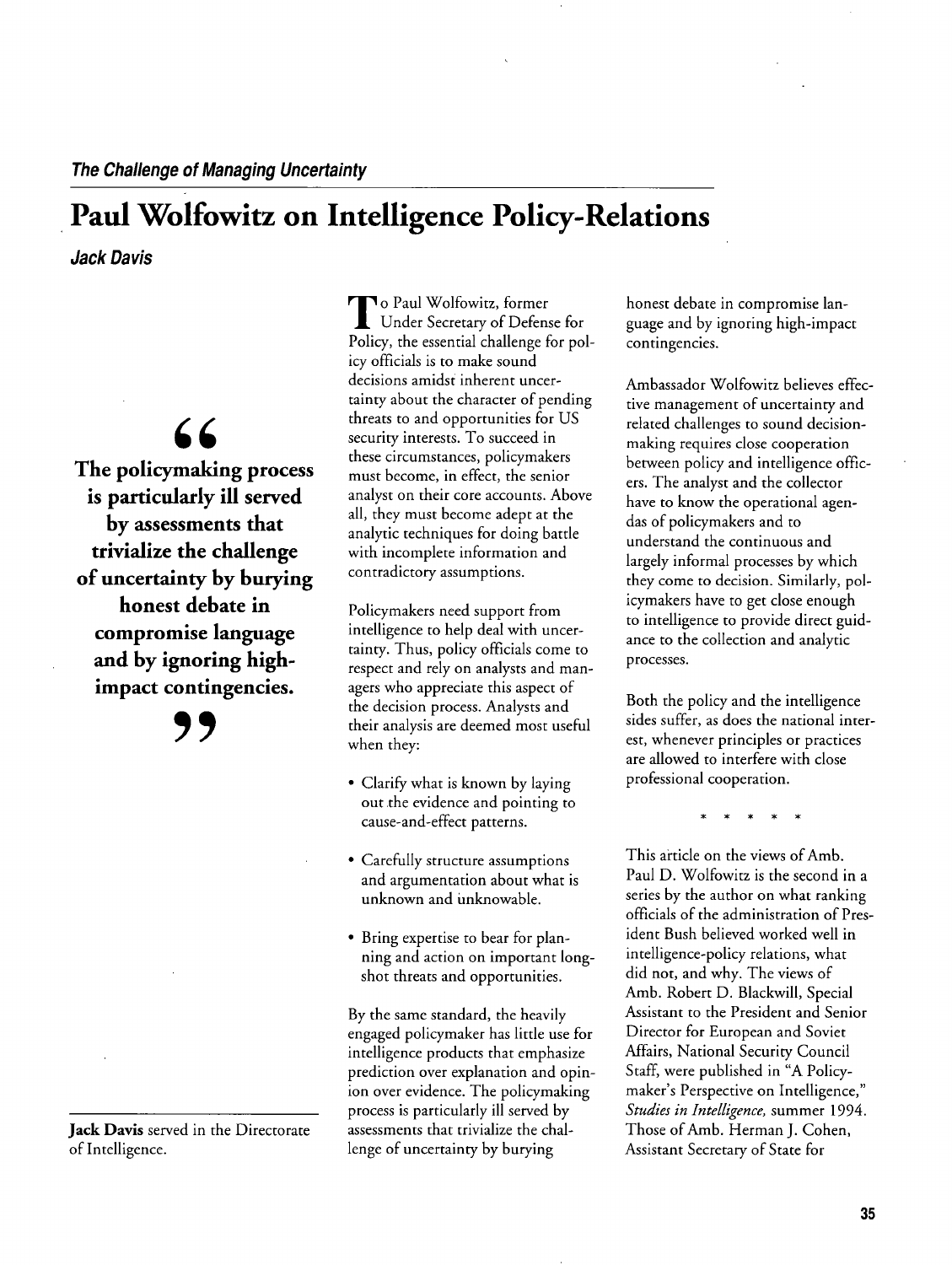**Africa, will be published in a forth coming issue of Studies.** 

**Ambassador Wolfowitz is now Dean of the Paul H. Nitze School of Advanced International Studies, The**  Johns Hopkins University. In February 1995, President Clinton **appointed Ambassador Wolfowitz to the Commission on the Roles and Capabilities of the US Intelligence Community.** 

**The author interviewed Ambassador Wolfowitz in December 1994 and elicited additional views during Feb ruary-March 1995. The article also reflects informal remarks Ambassa dor Wolfowitz made on intelligence and policy in two group meetings the author attended during 1994 and a short the Ambassador drafted essay on the issue, also in 1994.\*** 

#### **Focusing on Uncertainty**

**Ambassador Wolfowitz received his**  bachelor's degree from Cornell Uni**versity in 1965 in mathematics and the physical sciences, his initial intel lectual passions. He soon switched to what he saw as the more challenging field of political science. His gradu ate studies at the University of Chicago in the late 1 960s, under Pro fessor Albert Wohlstetter, focused on decisionmaking in national security** 

**affairs. In studying critical decisions made by US presidents, including Lincoln and Truman, he was struck by how much tougher the challenge was when the outcome could not be known than was allowed for by schol ars who made judgments on presidential decisions with the bene fit of historical perspective.** 

**By the early 1970s, Ambassador Wolfowitz had concluded that the arms control policies of Democratic and Republican administrations alike did not reflect adequate rigor in tak ing account of uncertainty about Soviet strategic military doctrines**  and plans. In his view, "systems analysis" and other decision tools had **given policy officials and their staffs an exaggerated confidence in their**  ability to understand and prepare for **the Soviet strategic threat.** 

Next, his service in the Arms Con**trol and Disarmament Agency during 1973-77 led him to question the analytic methodologies of CIA and other Intelligence Community components regarding the USSR™s strategic military goals and game plan for various arms control negotia tions, On the issues he studied personally, he concluded that intelli gence analysts were working with thin evidence about Soviet inten tions, were projecting American**  goals on the Soviets in a process of mirror imaging," and were not pay**ing adequate attention to the full**  range of plausible interpretations of **Moscow™s goals and tactics.** 

In Ambassador Wolfowitz's view, **intelligence analysts dealt with what**  could not be known about Moscow's **strategic intentions by promoting a single interpretation that consciously** 

**or unconsciously applied the biases of US policymakers with a political interest in understating the Soviet threat.** 

**In judging Soviet plans for nuclear**  missile systems, for example, intelli**gence analysts predicted the retirement of intermediate-range sys tems similar to ones that the United States had decided to retire from its own inventory as obsolete. As it turned out, the Soviets instead subse quently modernized their intermediate-range missiles and made them a major new threat to US Allies and forces in Europe.** 

**On this and like subjects, Ambassa dor Wolfowita believed that US intelligence analysts and decisionmakers faced critical and compound uncertainties requiring carefully structured argumentation of various plausible alternatives. Instead, intelli gence analysts submerged the uncertainty into carefully crafted compromise language that supported current US policy.** 

**He compared these practices with the authority assumed by a priest hood to promote certain views and constrain others without suffering any questions about the command ments on their tablets.** 

**In 1976, Ambassador Wolfowitz was selected as a member of the so-called Team B, which challenged the exper tise, methods, and judgments of Intelligence Community analysts working on Soviet strategic military objectives (specifically, National Intelligence Estimate 11-3-8 for**  1977). Although part of the motiva**tion for the Team-B challenge may be found in ideology and politics, it** 

**<sup>&#</sup>x27;The first meeting, on 7 February 1994, was sponsored by the Working Group on Intelli~ Reform of the Consortium for the gence Study of Intelligence. The second meeting, 28 June 1944, was sponsored by the Product Evaluation Staff of CIA™s Directorate of Intelligence. The**  essay appears as a commentary in Douglas MacEachin, The Tradecraft of Analysis: Challenge and Change in the CIA (Working Group **on Intelligence Reform Papers, 1994).**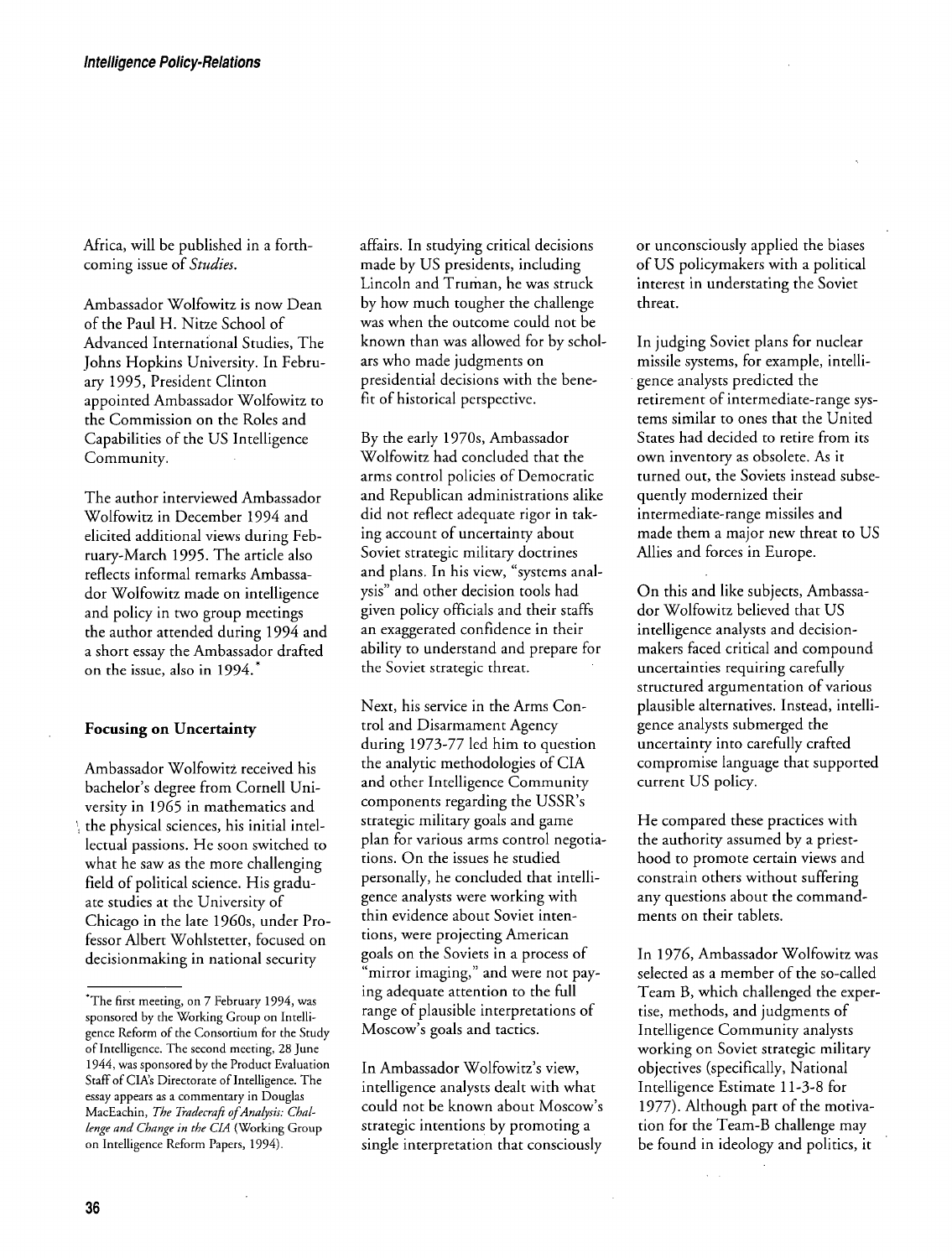### 66 **The closer the relationship between intelligence and policy, the better both systems operate. Policy making benefits as does the national interest.**

**'9** 

**analysis were to the success of the policymaking process.** 

**Please don 'tput me down as an intelligence basher. I could not have achieved what I did with out the first-rate intelligence support I often received. Even the much-maligned fweekly**   $reader''$  [National Intelligence **Daily] is useful, because it covers events that don 't make it into the newspapers.** 

**In distinguishing helpful from unhelpful intelligence analysis, Ambassador Wolfowitz elaborates his views on the challenge of uncertainty in decisionmaking.** 

**Uncertainty about the meaning ofevents and especially about**  prospective threats and opportu**nities complicates every policy decision. On a good day, you deal with 60-40 odds. Most of the time it is much less clear-cut than that.** 

**In his view, moreover, the serious policymaker cannot ignore a 10-per cent likelihood that could have a major impact on US security, much less a 40-percent likelihood. Throughout the Cold War, much of US defense expenditures were directed to the highly unlikely pros of a Soviet nuclear attack. pect** 

**Policymakers, individually and collec tively, have to grapple with resource planning and deployments based on a complicated calculus concerning not only odds, but also interests and resources.** 

**Successful policymakers do not dele this gate challenge either to intelligence analysts or to their own staffs. According to Ambassador Wol fowitz, the policymaker has to be the analyst of last resort in making assess ments for the President and other principals.** 

**That said, the policymaker as asses sor of foreign countries and challenges needs all the help he or she can get.** 

**Artificial separation of intelligence and policy, in contrast, serves only to degrade the performance of both systems.** 

Great harm is done if differences **in professional values cause the two groups to avoid close contact.** 

**How to cooperate? Ambassador Wol fowitz believes:** 

**Intelligence production should be driven by the policy process.** 

**In addition to knowing the planning and action agendas of their core poli cymaking clients, this requires the intelligence professionals to under stand the decisionmaking process,**  including the fact that the process is **continuous, mostly informal, and somewhat untidy. To this extent, for**  mal intelligence papers do not have **the same impact as informal person to-person exchanges, during which**  the policy official can "cross-examine"

**had the effect, in his view, of forcing analysts to be less casual about uncer tainty and policy biases and more self-conscious about their methodol and ogy assumptions.** 

**The B-Team demonstrated that it was possible to construct a sharply different view ofSoviet motivation from the consensus view ofthe analysts and one that**  $p$ rovided a much closer fit to the **Soviets™ observed behavior (and also provided a much betterfore cast ofsubsequent behavior up to and through the invasion of Afghanistan). The formalpresen**  tation of the competing views in **a session out at CIA headquar ters in] Langley also made clear that the enormous experience and expertise ofthe B- Team as a group were formidable. Unfortu nately, the bureaucratic reaction to the whole experience was largely negative and hostile.** 

#### **Intelligence and Policy**

**Ambassador Wolfowitz subsequently served as Deputy Assistant Secretary of Defense for Regional Programs (1977-80), State Department Direc tor of Policy Planning (1981-82), Assistant Secretary of State for East Asian and Pacific Affairs (1982-86), Ambassador of the United States to the Republic of Indonesia (1986-89), and Under Secretary of Defense for**  Policy (1989-93).

**In these positions, he continued to hold critical views of what he saw as unhelpful intelligence dogmas and practices. At the same time, he came**  to appreciate how important prop**erly conducted collection and**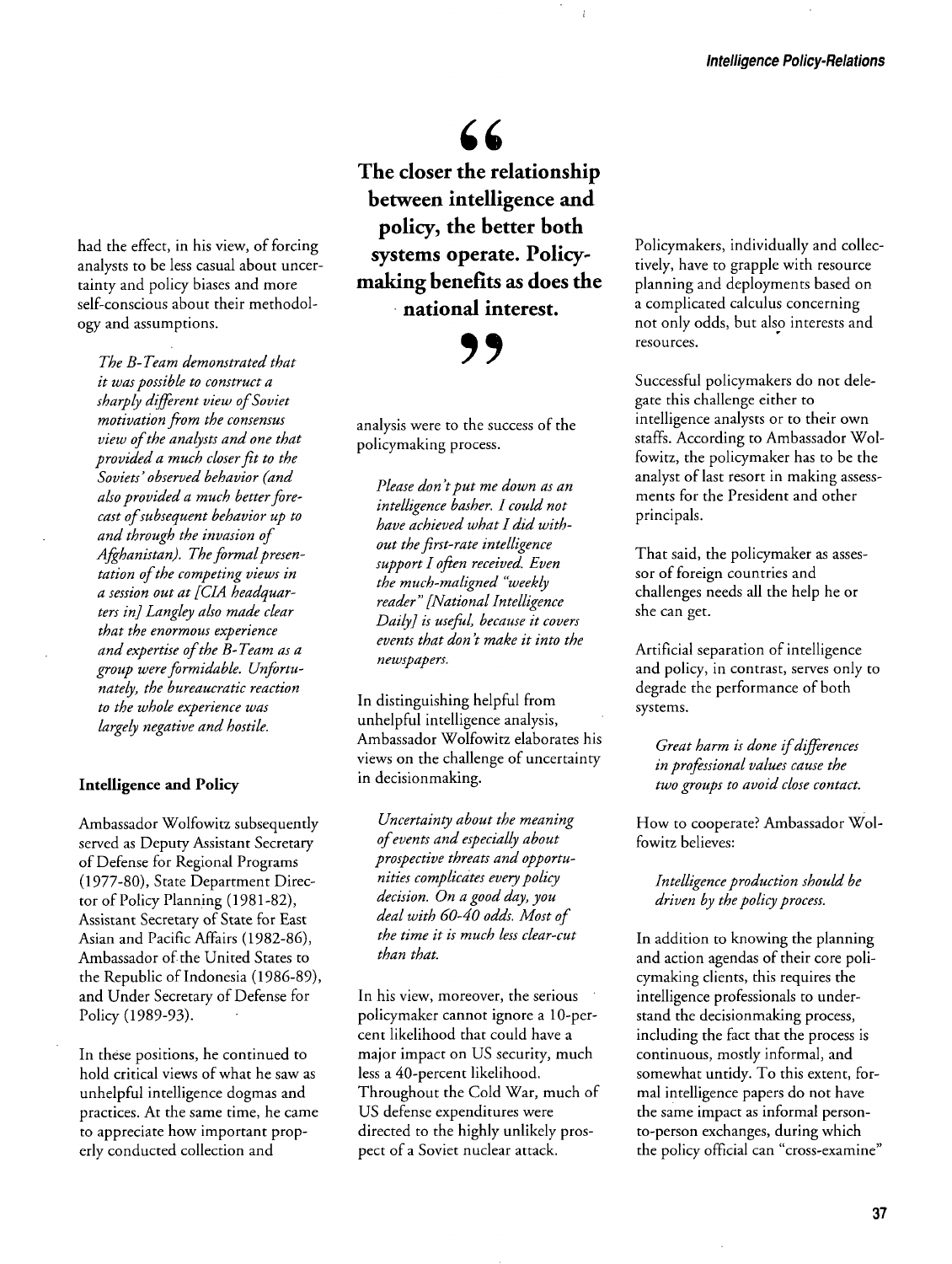the intelligence expert. On the policy side, too, formal planning papers do not always carry the importance intel**ligence analysts ascribe to them.** 

**There is still another requirement for effective relations: Intelligence orga nizations have to make their own processes transparent to policymak ers. Rather thah polluting the**  intelligence ethic, policymakers' **understanding of the collection and**  production processes enables them better to direct the analysts' unique **resources to what is most needed in**  the battle with uncertainty-an **objective and lucid examination of the issues causing the most confusion.** 

**Formalized lists ofintelligence frequirements, fprepared a year or more in advance, cannot sub stitute for a more active policymaker involvement.** 

**Ambassador Wolfowitz cites the fEast Asian Informalsf he held as Assistant Secretary of State for East Asian and Pacific Affairs as an exam ple of effective intelligence support of dec{sionmaking. Analysts and col lectors met regularly with key policy officials to exchange information and views. The discussions were**  "informed, factual, pointed." The **intelligence players learned firsthand what issues were on the mind of the**  policy officials, and on what particu**lar aspects they needed most to help. Policy officials, in turn, learned what information was newly at hand and what research findings would soon be available for their use, as well as**  what judgments in recent intelli**issuances gence were based mostly on speculation.** 

**Responsibility for deciding the pol icy initiatives to recommend to the President and his Cabinet-level advis ers rested with the policy officials at the meetings. But otherwise roles**  were not set in concrete. Policy par**ticipants served as both collectors and analysts, bringing their own tid bits of information garnered usually**  from their foreign counterparts and **laying out their own cause-and-effect reasoning. Collectors and analysts helped work through tactical policy**  alternatives, "by explaining why they **would take this or that course of**  action."

**Ambassador Wolfowitz attributes the US success in managing a peaceful transition in the Philippines from the Marcos dictatorship to a demo**  cratic government in good part to **effective intelligence-policy relations. The fact that the three key policy officials involved in daily manage**  ment of the challenge—while they constantly argued about means **agreed on US goals also helped.** 

**According to one of the intelligence**  participants, the "bonding" at the **East Asian Informals opened the way for additional opportunities for keep ing in direct, informal contact with**  policy counterparts-via telephone, **in hallways, and on airplane trips to the field.** 

**Ambassador Wolfowitz also cites the effective support provided policymak ers by the Arms Control Intelligence Staff. Here, intelligence contributed information and insights to meet the policymakers™ needs at every phase of the planning, negotiation, and verifi**   $cation$  processes. He contrasts this **customized, continuous, and largely**  informal support with what he sees

**as the much less useful intelligence effort put into formal, arms-length He also remarked that papers. agree ment on goals among policy principals, a feature of the Philip pines success, was not the rule on arms control issues.** 

#### **What Adds Value and What Does Not**

**Ambassador Wolfowitz believes inadequately supported judgments continued to undercut the reputa tion and utility of intelligence**  analysis during his last years of policy **service (as Under Secretary of Defense for Policy, 1989-93).** 

**The notion that the opinions of analysts should be the main prod**   $uct$ —when often they are not a  $useful$  *product at all-is a recipe* **for having analysis ignored.** 

**In other words, predictions by ana lysts little of value convey to policymakers. Even if analysts have done their homework and studied the available evidence, policymakers learn little from unsubstantiated opinion. Absent the evidence on**  which analysts' judgments are based, **the policymaker has only a bureau cratic interest in intelligence judgments, and that only because other policyrnakers may fappeal to**  the authority" of intelligence opinion **to lever policy debates when they are short of evidence to make their case.** 

**First-rate analysis, in contrast, lays**  out all the facts. It may be that these **are all facts to which somebody else had access but the policymaker did not necessarily have. Pulling these facts together, structuring them, and**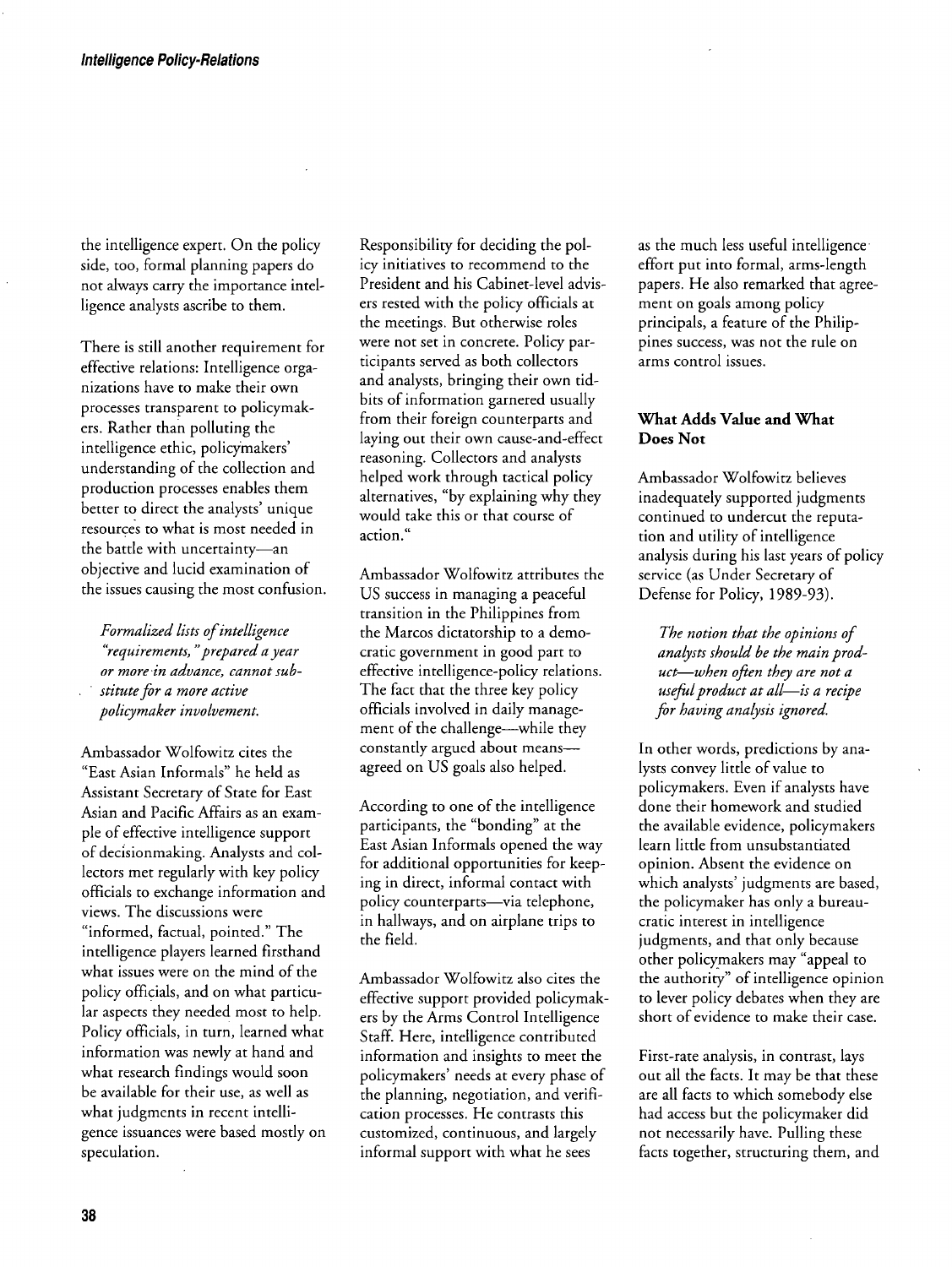**setting out the relationships among them is no mean feat. It is important that analytic products lay out the facts, the evidence, and the analysis rather than simply stating conclu sions or analytical judgments. One of the most valuable contributions an analyst can make is when he or she the facts together in a new and puts illuminating way.** 

**Ambassador Wolfowitz believes the analyst is most valuable in clarifying** the "micro issues" that often are **not adequately tended to in formal intelligence products. This is why briefings and other direct interac tions are greatly appreciated by the busy policymaker. First, the policy official who calls for a briefing gets the chance to ask questions on issues that are troubling him as he works his way through the decisionmaking process.** 

**When the author-expert is**  present, we have a gold mine on **the real issues.** 

**Second, even when the intelligence side initiates the briefing, the policy official benefits from hearing from**  the substantive expert who is excited **about the findings from his or her latest research. In this context, he**  referred to the analyst as the "intelli**ferret**" who searches out and **brings to light what the hands-on policymakers need to execute suc cessfully their operational responsibilities.** 

**Ambassador Wolfowitz, however, adds a caution about briefings of NSC principals. Cabinet-level officials can be spread thin even on important policy issues because of the breadth of their responsibilities. Ambassador** 

66 **It is important that analytic products lay out the facts, the evidence, and the analysis rather than simply stating conclusions or ana lytical judgments. One of the most valuable contribu tions an analyst can make is when he or she puts the facts together in a new and illuminating way.** 

**Wolfowitz sees it as an abuse of the trust needed in intelligence-policy rela tions if Agency leaders try to influence policy decisions in the absence of departmental officials who have the action on the issue at hand and who**  may wish to counter the Agency's **views and interpretations.** 

**9~** 

#### **Debate and Uncertainty**

**In the analysts™ work] there has to be some real allowance for uncertainty.** 

**Ambassador Wolfowitz believes another major contribution that**  intelligence can make to help the pol**icymaker grapple with uncertainty is**  to expose and explain the debates **that go on among analysts. Serious policy officials are always interested in disagreements among analysts, because analysts as well as policymak ers are constantly grappling with uncertainty. Policymakers benefit when they can take into account what the analysts see as the full range of possible outcomes on a tough issue. Ambassador Wolfowitz cau tions about wasting time with debate** 

for its own sake. But if the complexi**ties of an issue naturally lead either to differences of opinion among ana**  lysts or to collective agreement that there is more than one useful way of **looking at the evidence, these insights should be shared with policymakers.** 

**The idea that somehow you are saving work for the policymaker by eliminating serious debate is wrong. Why not aim, instead, at a document that actually says there are two strongly argued positions on the issue? Here are the facts and evidence supporting one position, and here are the facts and evidence supporting the other, even though that might leave the poor policymakers to make <sup>a</sup> judgment as to which one they think is correct. I would have** found that kind of document useful; unfortunately, it **was far too rare.** 

#### Analysis as "Tools"

To sum up his views on value added, Ambassador Wolfowitz urges that **analysts see intelligence assessments**  as "tools" to help in the development **of a policy decision, and not as**  "weapons" to determine by fiat the **outcome of a policy debate.** 

Analysts should not usurp the decision role of policymakers by **prematurely limiting the options on the table.** 

**Ifan assessment contains conclu**   $sory$  *statements* without the full **range ofsupporting evidence, and ifit either suppresses or obscures differences ofopinion or**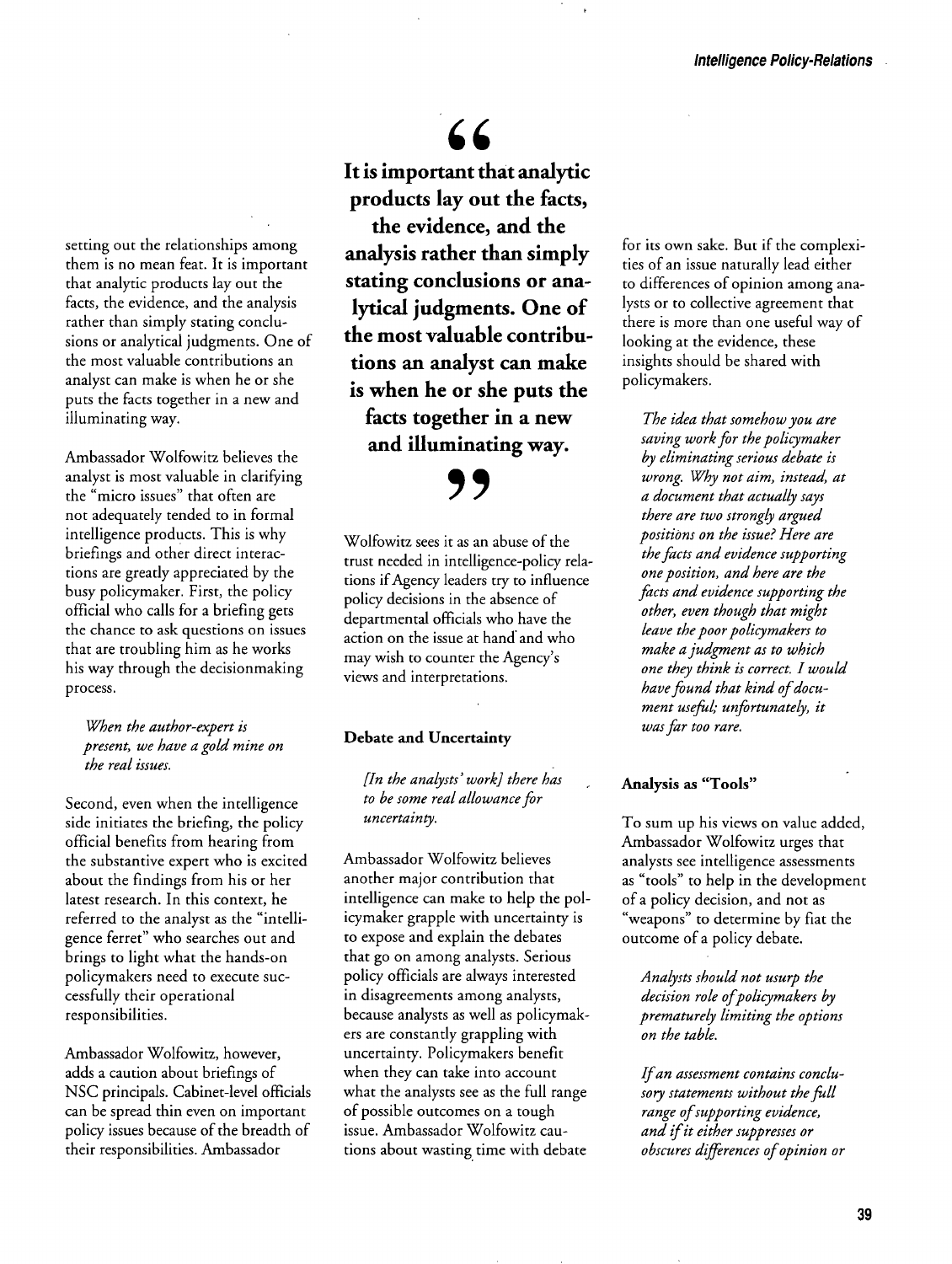uncertainties among the analysts, **it is more likely to be used as a**  weapon rather than as a tool.

**Analysts must always remember that their job is to inform the policymaker™s decision, not to try to**  supplant it, regardless of how **strongly they feel about the issue.** 

#### **Objectivity**

**Ambassador Wolfowitz addresses ana lysts™ concerns about policymaker fobjectivityf head on. Most national security issues require both analysts and policymakers to go beyond the hard evidence and to rely upon assumptions. Ambassador Wolfowitz**  says he is "offended" by the analysts' **adoption of an unchallengeable claim to objectivity in these circum stances and their attribution of automatic policy bias to the policymaker. In explication of his own commitment to objectivity, he says:** 

**Policymakers are like surgeons.**  They don't last long if they **ignore what they see when they cut an issue open.** 

In his view, neither camp can com**pletely avoid the impact of policy bias when it comes to dealing with uncertainty. The intelligence side likes to pretend otherwise, but the manner in which it favors certain substantive assumptions over others has predictable implications for US policy debates.** 

**The serious policy official recognizes the of power policy bias and has a powerful incentive to do all he or she can to insure against the influence of** 

 $66$ **Policymakers are like**  surgeons. They don't last **long if they ignore what they see when they cut an issue open.** 

## **9~**

**bias and wishful thinking during the working out of analytic assumptions.** 

**Policymakers want to succeed and cannot do so without sound assumptions.** 

#### **fBad Newsf and Warning**

**What if the analyst does his home work and produces an assessment that undercuts an assumption under girding an established policy? Ambassador Wolfowitz responds that the analyst has to understand**  the policymaker's intense commit**ment to the success of his policy. To this extent, challenges to policy assumptions have to be handled care fully. Policymakers will not gladly give up hard-fought premises; yet to succeed they cannot stick with faulty ones.** 

**Ambassador Wolfowitz recommends that the analyst bring the bad news** to the office of a policymaker's staff **member. Emphasis should be placed on new evidence and findings. Then**  let the staffer convey the bad news to **his boss.** 

**The more factual the better. Explain what is known and how it is known and let the judgment flow from the evidence.** 

**Intelligence should give the policy officials heavily engaged in working an issue some time to adjust to the** 

**new findings. Learning about intelli that contradicts gence policy assumptions in The Washington Post or in the National Intelligence Daily would be the least desirable circum**  stances from the policymaker's point **of view.** 

**Ambassador Wolfowitz characterizes fwarning as first cousin to bad news.f A properly executed warning is a serious matter because it requires rethinking of policy, including possi ble redeployment of resources and the undertaking of risky as well as costly action. Thus:** 

**Warning must lobby for atten tion. This does not work through routine anonymous, warning reports. A one-page written brief would** help get the needed atten**tion; a special briefing would also help.** 

#### **Gulf Crisis**

**Ambassador Wolfowitz™s views on what works, what does not, and why regarding intelligence support to poli cymaking are illustrated by his perceptions of the relationship before and during the Persian Gulf crisis**  touched off by Iraq's invasion of **Kuwait.** 

**His story starts in 1977. As Deputy Assistant Secretary of Defense for Regional Programs, his job was to assess the impact of major budget decisions on US long-term strategy for defending US interests in the region. The main threat, from the perspective of planning for low-probability/high-impact contin gencies, was either a Soviet invasion of Iran or an Iraqi attack against**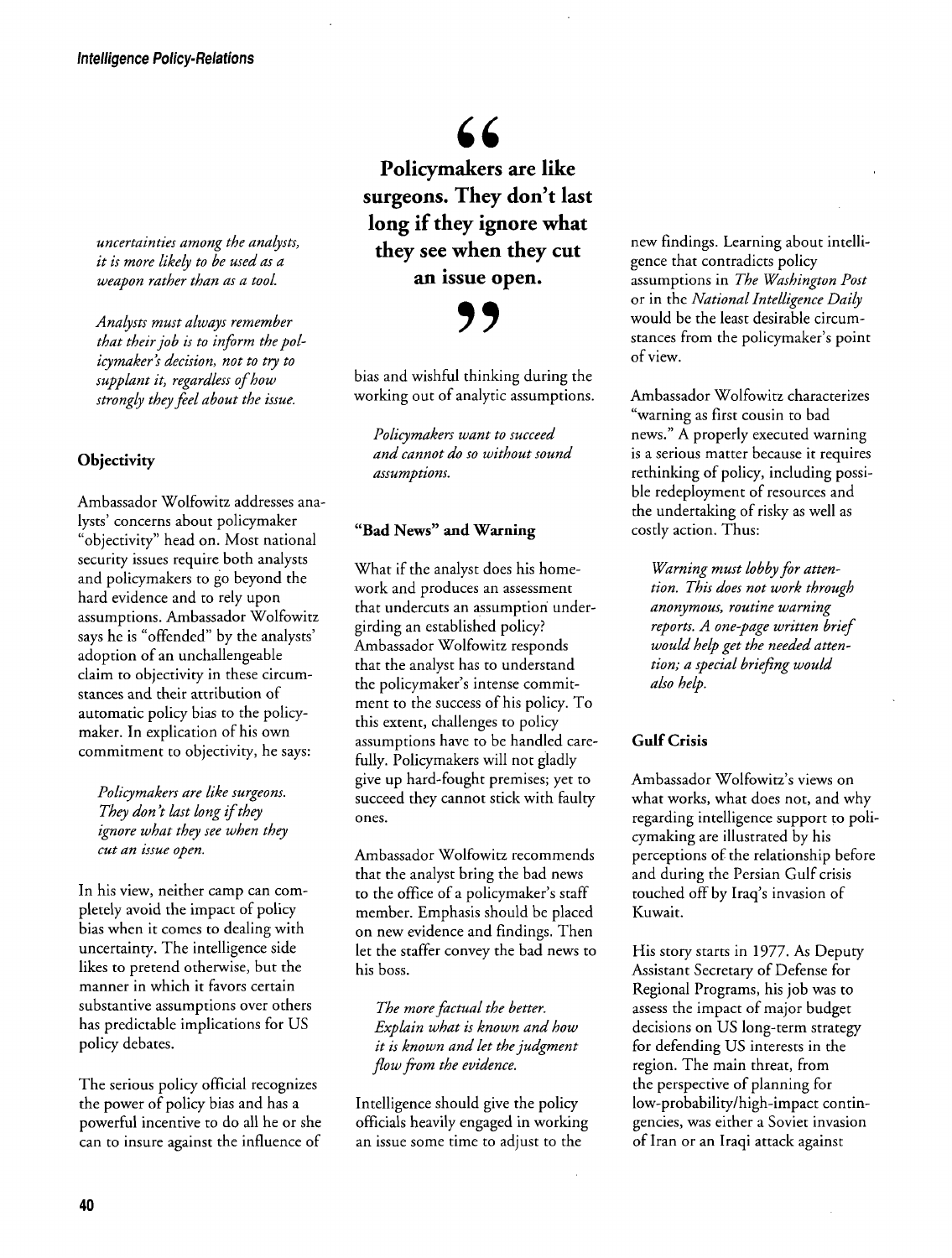**Saudi Arabia or Kuwait. He despaired of receiving useful intelli because the gence support, analysts would see both threats as unlikely, if not highly unlikely. So, instead of backing up planning options with an intelligence assessment, he commis sioned a member of his staff to draft a historical annex that assessed the circumstances in which the USSR and Iraq had over the decades threat ened or committed military aggression in the Gulf region.** 

**When he assumed office as Under Secretary of Defense for Policy in 1989, Ambassador Wolfowitz once again focused on strategic planning for the Gulf. This time, with the USSR** undergoing collapse, many for**eign policy authorities were arguing that the threat to US interests in the Gulf had disappeared. He argued, to**  the contrary, that the United States **should plan for defense against possi ble aggression by Iraq against its oilrich neighbors, even though he did not judge the threat to be as immedi**  ate as it turned out to be.

**Nevertheless, in light of the magni tude of US interests at stake, the potential Iraqi threat over the long term required serious US attention. Because the argument was persuasive with Secretary of Defense Richard Cheney, plans for rapid deployment of US military forces to the region were brought up to date, and mea sures to ensure effective deployment were undertaken.** 

**Ambassador Wolfowitz states that the National Intelligence Estimate on Iraqi foreign policy released in November 1989 did not influence the aforementioned policy process** 

one way or the other. He does not fault the analysts for failing to pre**dict the subsequent Iraqi aggression, because even Iraqi dictator Saddam**  Hussein may not yet have made his **plans regarding military action against Kuwait.** 

**But he does underscore his criticism of assessments that place emphasis on the most likely outcome and do not treat seriously important (albeit**  admittedly unlikely) contingencies**either what could trigger them or what the United States could do to deter or counter them.** 

**Determining which unlikely**  threats are worthy of serious con**sideration is something that**  would require the effective coop**eration ofpolicymakers and intelligence analysts.** 

**The Ambassador gives intelligence high marks for having a thick and**  reliable book on Hussein's aggressive **tendencies. He recalls an NSC meet ing in the fall of 1989 at which President Bush asked whether there**  had been any change in Saddam's **character (f We know a lot about this**  guy Saddam Hussein; can the leopard really change his spots"?). Deputy **Director of Central Intelligence Dick Kerr laid out the evidence through:** 

A lengthy recitation of factsfacts not judgments-that were **quite overwhelming in the direc tion they pointed: this leopard was unlikely to change.** 

**As it happened, the President decided for other considerations to ahead with go a policy of seeking to moderate Saddam™s behavior.** 

**Ambassador Wolfowitz faults the Intelligence Community for not warning the policy community about the changing character that took place in Saddam™s public statements early in 1990. Somebody should have catalogued his increasingly bel ligerent rhetoric, compared and contrasted his statements to prior for mulations, and laid out one or more plausible explanations for the change.** 

In general, we tend to under $value$  unclassified information. **For example, because the public speeches ofSaddam Hussein and other dictators are oflen florid and mendacious, we tend to ignore them and not subject them to serious analysis. In this case, at least, that was a mistake.** 

**When signs started to turn up that the projected scenario regarding Iraqi behavior was not unfolding as we wished (that is, Saddam started to make his threat about burning haIfof Israel, along with a series of other developments); somebody within the Community should have said, fWait a minute, here are facts that we ought to take**  some account of." Analysis, in this instance, would have use**filly pointed to the fact that events were not going in the direction we had expected or**  hoped for.

**Finally, Ambassador Wolfowitz gives intelligence high praise for the support given to implementing all phases of US policy once the crisis was underway.**